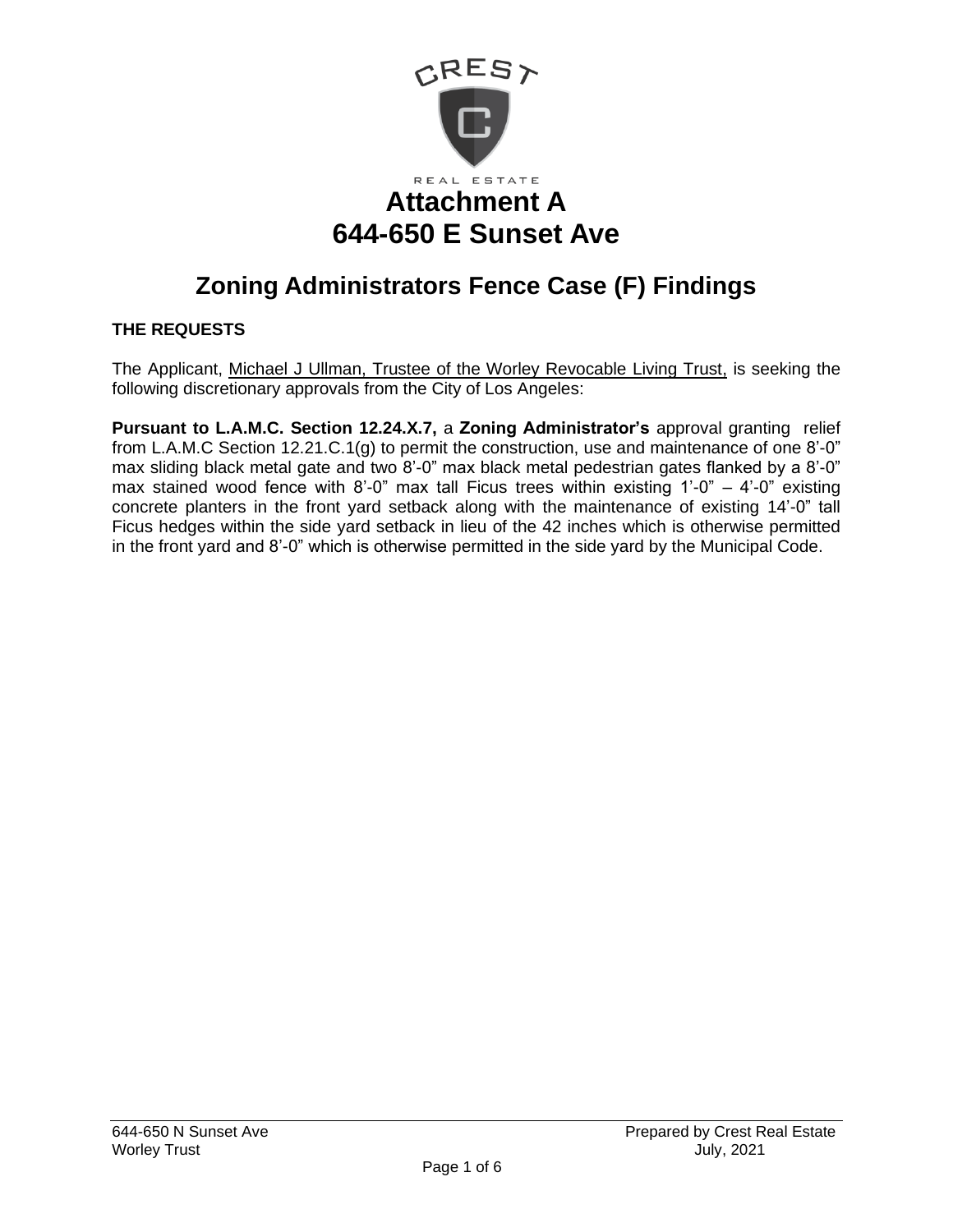

## **PROJECT DESCRIPTION**

#### Project Site

The subject property is an regular shaped parcel comprised of two lots containing approximately 9604.4 square feet of lot area with an approximate 80-foot frontage along Sunset Ave, and a lot depth, width of approximately 120 feet and 80 feet respectively according to Zimas. The property is currently under construction for conversion, remodel and addition to the existing duplex into a single-family dwelling per DIR-2017-5117-CDP-MEL-SPP. The subject site also contains a separate single family residence and detached garage with a recreation room above.

The subject site is located in the Venice Community Plan in an area designated for Low Medium II Residential land uses and is zoned RD1.5-1. The property is located in the Coastal Zone – Single Jurisdiction Area as well as a Liquefaction Area.

The surrounding properties to the north, south, east, and west are also zoned RD1.5-1 with single family and multi-family dwellings on similarly sized lots. This is consistent with the patterns of development in the Venice Community.

#### Proposed Project

The applicant proposes to construct one 8'-0" max sliding black metal gate and two 8'-0" max black metal pedestrian gates flanked by a 8'-0" max stained wood fence with 8'-0" max tall Ficus trees within existing  $1'-0'' - 4'-0''$  existing concrete planters in the front yard setback along with the maintenance of existing 14'-0" tall Ficus hedges within the side yard setback. Both the vehicular access gate and pedestrian gate would front onto Sunset Ave.

#### LAMC Conformance

As stated above, the Applicant is requesting a Zoning Administrator's Approval of a fence application to permit the construction, use and maintenance of one 8'-0" max sliding black metal gate and two 8'-0" max black metal pedestrian gates flanked by a 8'-0" max stained wood fence with 8'-0" max tall Ficus trees within existing  $1'-0'' - 4'-0''$  existing concrete planters in the front yard setback along with the maintenance of existing 14'-0" tall Ficus hedges within the side yard setback in lieu of the 42 inches which is otherwise permitted in the front yard by the Municipal Code.

Except for this instant request, the proposed project will abide by all applicable zoning and building codes per the Los Angeles Municipal Code (LAMC) and any other applicable regulating bodies.

## **STREETS AND CIRCULATION**

**Sunset Ave** – Adjoining the property on the northwest is Sunset Ave, a designated as a Local Street – Standard which requires a Public Right of Way of 60 feet and a Roadway Width of 36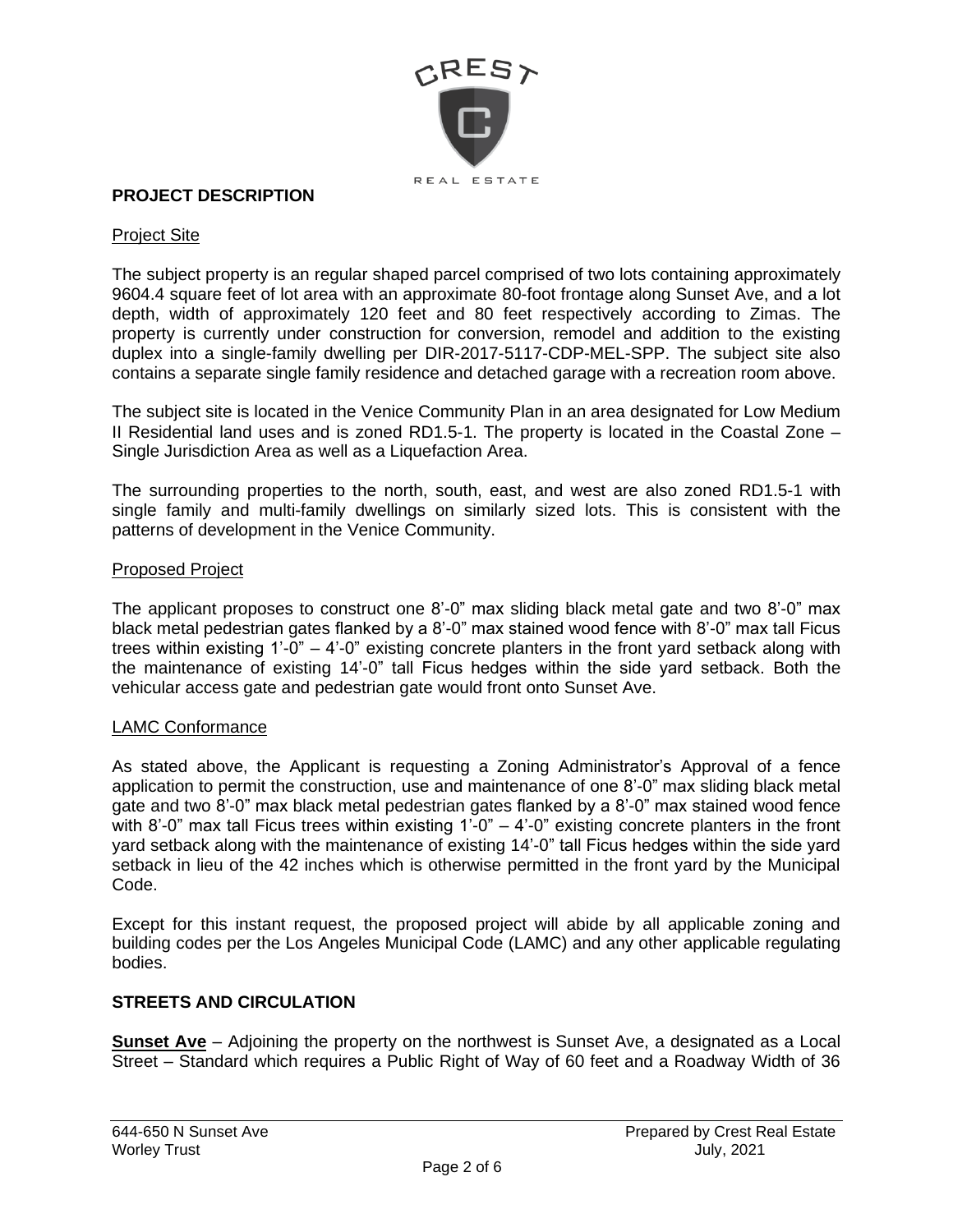

#### REAL ESTATE

feet and serves as vehicular access to the property. The existing Public Right of Way is approximately 60 feet

**Alley (Milwood Ct)** - Adjoining the property on the southeast is a 13.5-foot-wide Alley (Sunset Ct) that serves as separate vehicular access to the property.

## **PREVIOUS ZONING RELATED ACTIONS**

**DIR-2017-5117-CDP-MEL-SPP ; ENV-2017-5118-CE** - On November 28, 2018, the Director of Planning approved a Coastal Development Permit authorizing the remodel of, addition to, and conversion of an existing 1,180 square-foot one-story duplex located at 650 Sunset Avenue to a two-story 2,810 square-foot single-family dwelling, consolidating Lots 10 and 11, located at 644 and 650 Sunset Avenue respectively; the project provides three parking spaces in the new attached garage and will maintain two parking spaces for the existing single-family dwelling located at 644 Sunset Avenue

**ZA-2015-0913-CDP-MEL ; ENV-2015-914-CE ; DIR-2015-762-VSO** - On January 29, 2016, the Zoning Administrator approved a coastal development permit for the demolition of an existing single-family residence and the construction of a single-family residence located within the single permit jurisdiction of the California Coastal Zone and a determination of Mello Act Compliance located at 644 Sunset Avenue

**ZA-2001-2525-CDP-ZAA-SPP ; ENV-2001-2526-CE** - On November 29, 2001, the Zoning Administrator approved a Coastal Development permit for the construction of a 736 square-foot accessory building for an existing 1,180 square-foot duplex, and an adjustment from Section 12.21.X,5(b) of the Los Angeles Municipal Code to allow the construction of an accessory building 15 feet from the front property line in lieu of the required 55 feet, and a Specific Plan Project Permit Compliance located at 648-650 Sunset Avenue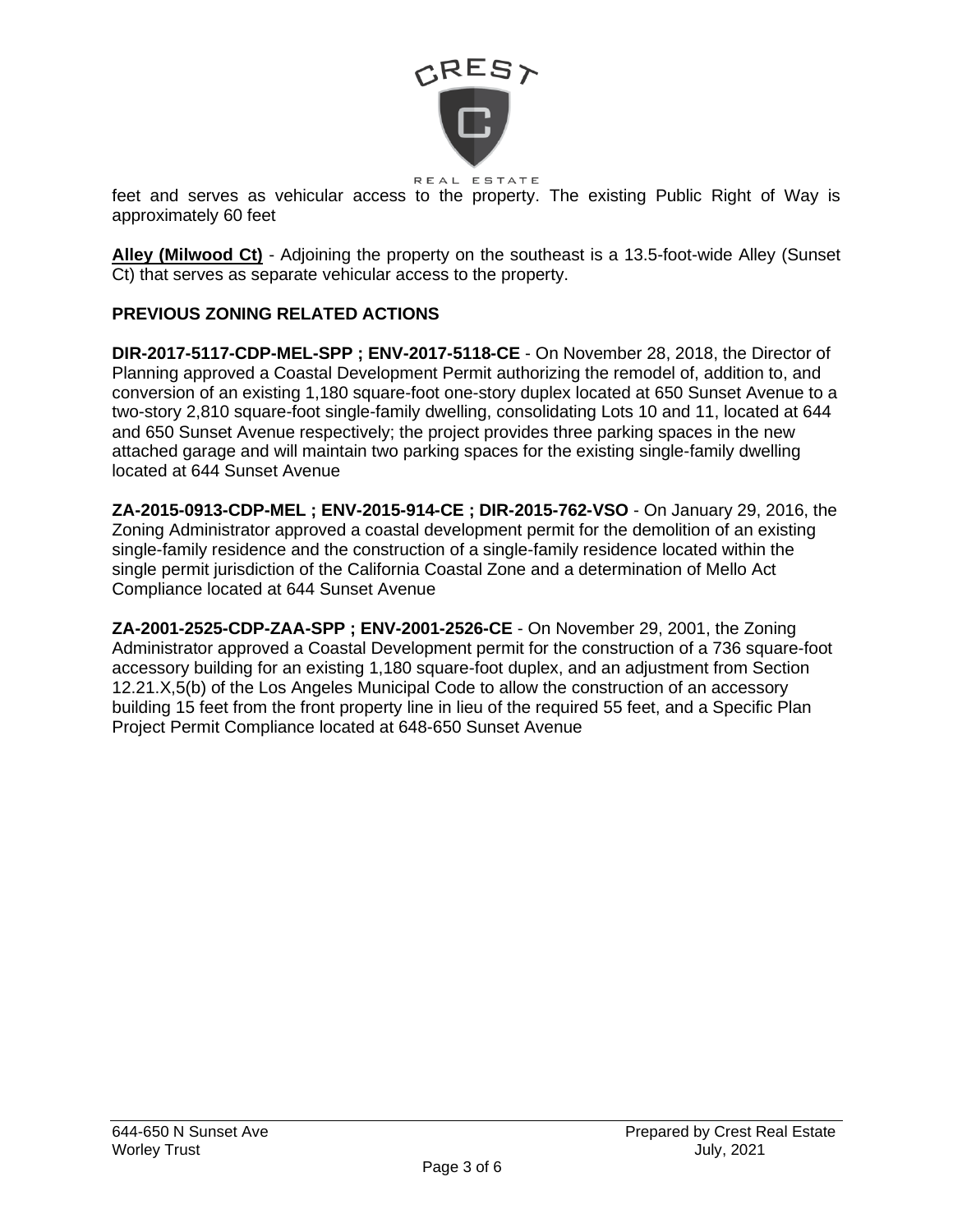

REAL ESTATE **ADDITIONAL INFORMATION / FINDINGS FOR APPROVAL OF ZONING ADMINISTRATOR FENCE APPROVAL**

## **Pursuant to LAMC Section 12.24-X.7**

#### **1. Describe how the proposed project will enhance the built environment in the surrounding neighborhood or how it will perform a function or provide a service that is essential or beneficial to the community, city, or region**

Since this development regards a site with two single-family dwellings, this section requires further interpretation. In such a case, a benefit to the community or neighborhood would result if the private development caused no adverse impacts to said community or neighborhood.

The existing structures have existed on the property since 1952 and 1922 without adverse impact to neighboring properties. Vehicular access to the site will be from one vehicular access gate on Sunset Ave and one gate along the Alley with pedestrian access from one gate on Sunset Ave. The applicant is requesting an adjustment from LAMC Section 12.21-C,1(f) to permit the construction and continued maintenance of one 8'-0" max sliding black metal gate and two 8'-0" max black metal pedestrian gates flanked by a 8'-0" max stained wood fence with 8'-0" max tall Ficus trees within existing  $1'-0'' - 4'-0''$  existing concrete planters in the front yard setback along with the maintenance of existing 14'-0" tall Ficus hedges within the side yard setback in lieu of the 42 inches which is otherwise permitted in the front yard by the Municipal Code. As the construction of a new fence with no impact to the sites use, the Proposed Project will result in negligible changes to the properties relationship to neighboring properties.

Zoning regulations limit fence/hedge heights on residentially zoned property to provide visual consistency in neighborhoods and to limit bulk and mass in the front of properties. Such regulations, however, are written on a citywide basis and cannot take into account the individual, unique characteristics that a specific parcel and surrounding area may have. In this instance, the proposed gates and fence will provide security and privacy to the occupants of the residence. The property is located in Venice Neighborhood, which has numerous properties that have over-in-height fences, walls, and hedges. The project would provide for coherent development that is consistent with the spirit and intent of zoning.

**2. That in light of the project as a whole, including any mitigation measures imposed, the project's location, size, height, operations and other significant features will be compatible with and will not adversely affect or further degrade adjacent properties, the surrounding neighborhood, or the public health, welfare, and safety.**

The proposed construction and continued use of over-in-height walls, vehicular and pedestrian gates in the front yard will not result in a loss of light or air for neighboring properties or result in a dramatic change in the appearance of the property. Surrounding properties are within the RD1.5-1 Zone and are characterized by hillside topography. All adjoining properties are zoned RD1.5-1 and are developed with single-family and multi-family dwellings.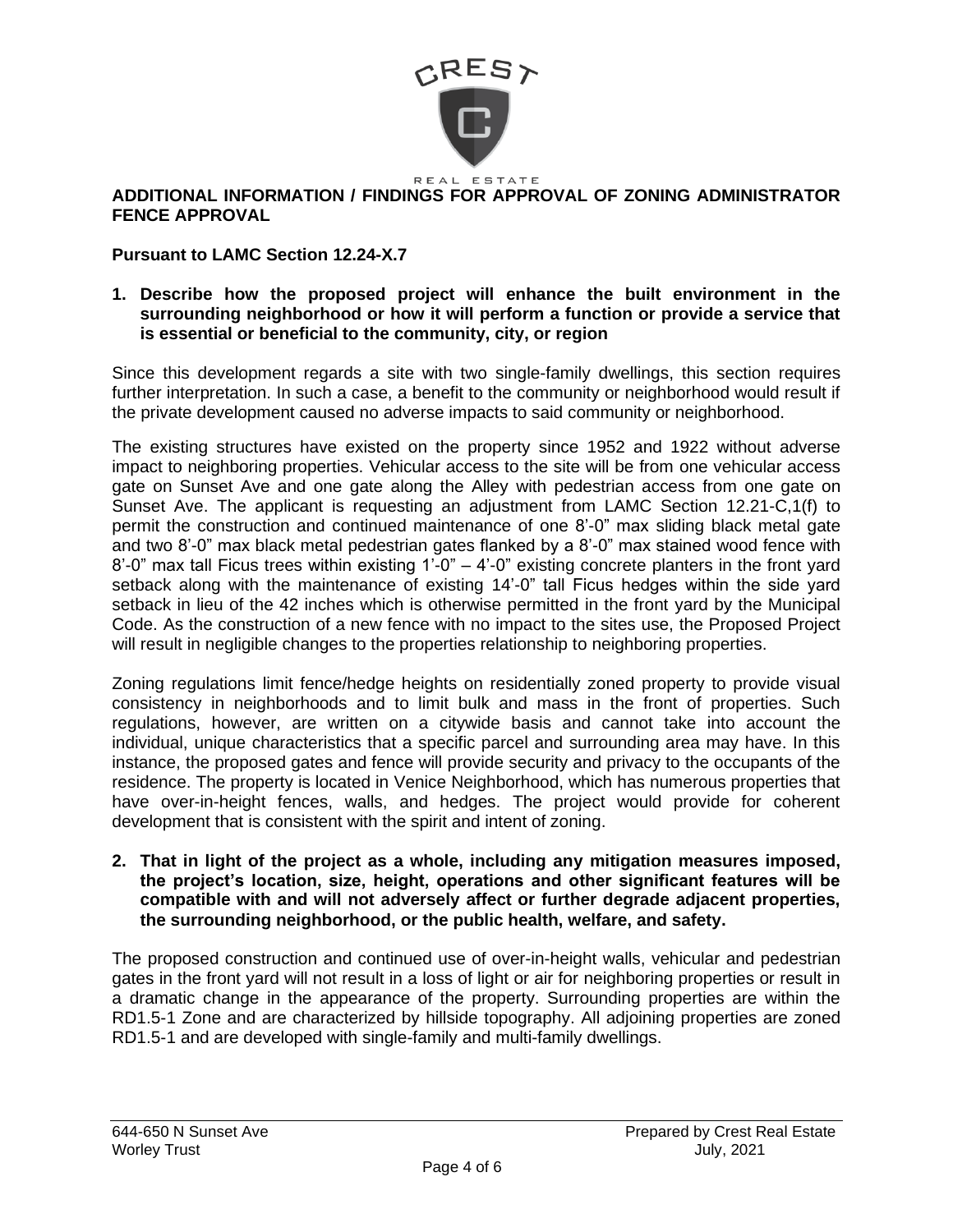

#### REAL ESTATE

Records show that the following properties located in the vicinity of the subject property have received approval from the Office of Zoning Administration to construct over-in-height fences and walls in the required yards:

- 739 Indiana Avenue ZA-1998-0602-F On October 15, 1998, the ZA approved a Zoning Administrator's determination to permit, as modified, an over-in-height fence within the front yard of a single-family residence in lieu of the 3 feet 6 inches otherwise permitted by Section 12.21 -C(g) of the Municipal Code
- 534 Broadway ZA-1992-0478-F On July 13, 1992, the ZA approved a Zoning Administrator's determination, pursuant to the provisions of Section 12.27-I,1 of the Municipal Code, to permit the continued use and maintenance of an 8-foot high,, over-in-height, wood fence in the required front yard setback of a residential lot in the RD1.5 Zone, as not permitted by Section 12.09.5-C,1 of the Municipal Code
- 608 Westminster Avenue ZA-1996-0913-F On December 31, 1996, the ZA approved a Zoning Administrator's determination to permit the construction, use and maintenance of a 6-foot in height wrought iron fence in the front yard setback of a. two-story duplex at the above referenced location.
- 559 San Juan Avenue ZA-1995-0573-F On September 13, 1995, the ZA approved a Zoning Administrator's determination to permit an over in height fence within the required front yard setback.

These similar approvals have not resulted in any adverse impacts to the neighboring properties. The property owner's gates will be compatible in terms of height, materials, and location to these other walls. The project is categorically exempt from the provisions of the California Environmental Quality Act. The project's location, size, height and other significant features will be compatible with and will not adversely affect or further degrade adjacent properties, the surrounding neighborhood, or the public health, welfare and safety.

#### **3. That the project substantially conforms with the purpose, intent and provisions of the General Plan, the applicable community plan, and any applicable specific plan.**

The Proposed Project substantially conforms with the purpose, intent and provisions of the General Plan and the Venice Community Plan. There is no applicable specific plan for the Project site. The Venice Community Plan designates the property for Low Medium II Residential land uses. The Community Plan does not address deviations in the heights of fences and walls. The neighborhood's residential character will not change as a result of the proposed hedge, wall, and gates; it will remain a single-family/multi-family neighborhood. As the use of the property is consistent with its zoning and land use designation, the project can be found to be in substantial conformance with the purpose, intent and provisions of the General Plan and Venice Community Plan.